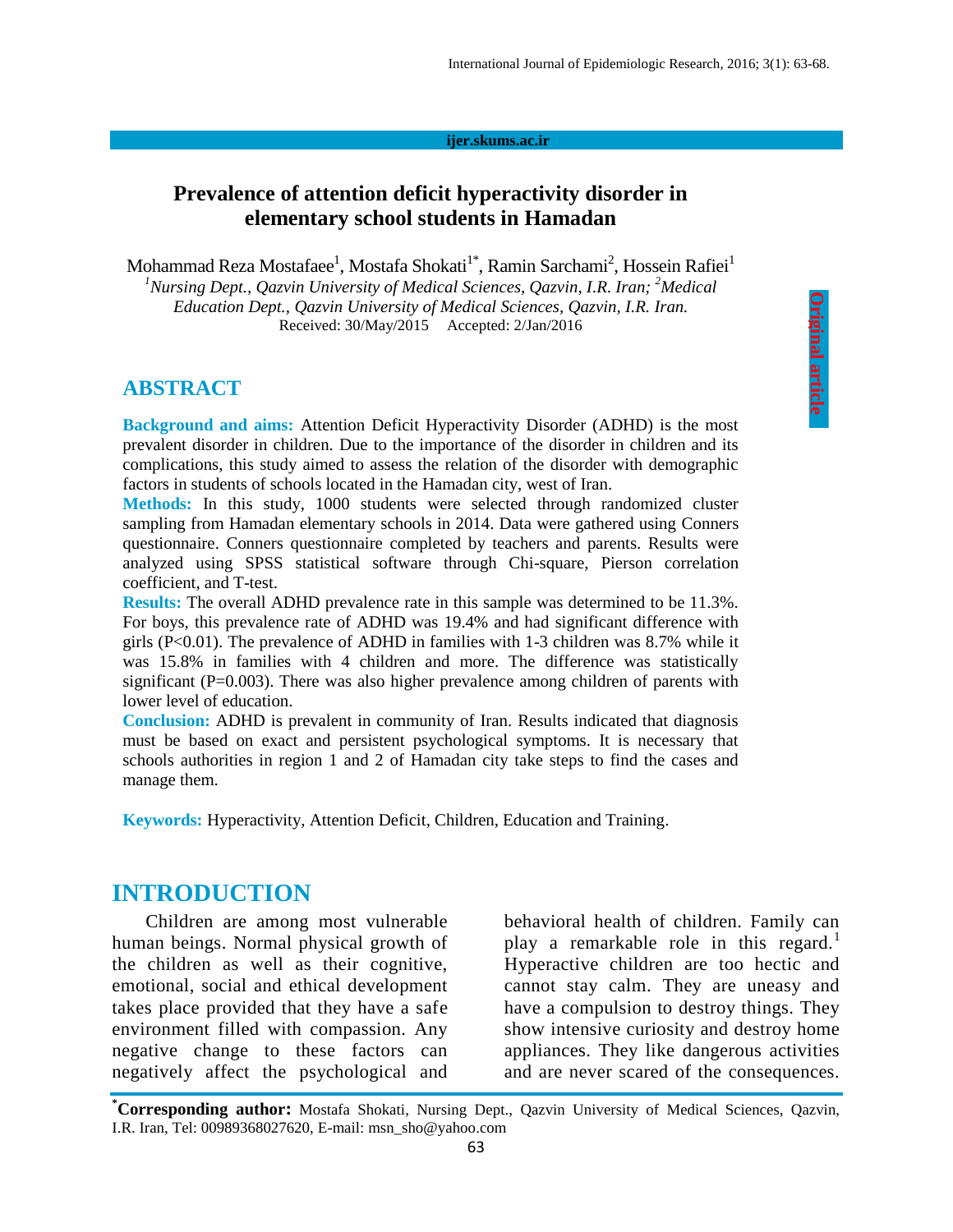This may cause some people think they are courageous, but these are all because of their disorder. $2,3$ 

This disorder is demonstrated by hyperactivity, impulsivity and attention deficit (American Association of Psychology, 1994); symptoms which leave irrecoverable effects on the affected child in school, society, and home, and leads to problems in education, and communication with peers and parents. $3$  These children have difficulty with their education since they cannot concentrate. They are easily distracted and respond to very little stimulations. Communication with peers is an increasing problem. They mostly make a negative image of themselves in the eyes of others because of their unruly behavior and aggressiveness.<sup>4</sup>

Researchers have found that hyperactivity together with attention deficit would be an adequate predictor for negative consequences in the future of the child. The disorder interferes with normal growth in childhood. Without a complete treatment, the mental impairments would be greater in adulthood. Therefore, early diagnosis and treatment are the key components of the management of ADHD.

Regarding the importance of health in childhood which ensures the proper process of growth and development and since a complete understanding of the prevalence of the disease in Iran is needed to accomplish any preventive measure, it was decided to determine the prevalence of the disease in one of Iranian provinces as a sample of Iran's population. This study was aimed to assess ADHD in students with different demographic status in number 1 and 2 educational regions in Hamadan city.

## **METHODS**

This cross-sectional study was conducted in Hamadan, Iran in 2014. Study was approved by ethics committee of the Hamadan University of Medical Sciences. Informed consent was sought from parents/caregivers of potential subjects before enrolling them into the study.

A random sampling was used among all students from grade 1 to 5 in all elementary schools in number 1 and 2 educational regions in Hamadan city. From each region, 500 students (250 boys and 250 girls) were selected (1000 students in total).

Data were gathered using Conners questionnaire for teachers and parents.<sup>5</sup> ADHD was considered based on the analysis of both teacher and parents' questionnaires. If the total mark from both questionnaires was less than 60, between 60 and 65, and above 65 results were considered as healthy, suspicious or patient respectively. In the latter case, parents were referred to health centers for more specific interventions. This Conners questionnaire evaluates five factors of conduct, psychosomatic-impulsivity, hyperactivity, anxiety, and learning problems and has four choices scored from zero (never) to three (very high). Previous study in Iranian context reported 90.3% sensitivity and 81.2% specificity for this questioner.<sup>6</sup>

Data were analyzed using SPSS statistical software through T-test, Chi-square and Pearson correlation coefficient. The threshold of statistical significance was set at  $P<0.05$ .

# **RESULTS**

The overall ADHD prevalence rate in this sample was determined to be 11.3%. The relation between some demographic factors of the children and ADHD such as the family income and number of boys and girls in the family were assessed in this study. Results showed that the majority of samples (63%) had a family income between 150-250 USD per month. Majority of samples (56%) were in grade 1 to 3, and 53.4% were male (Table 1).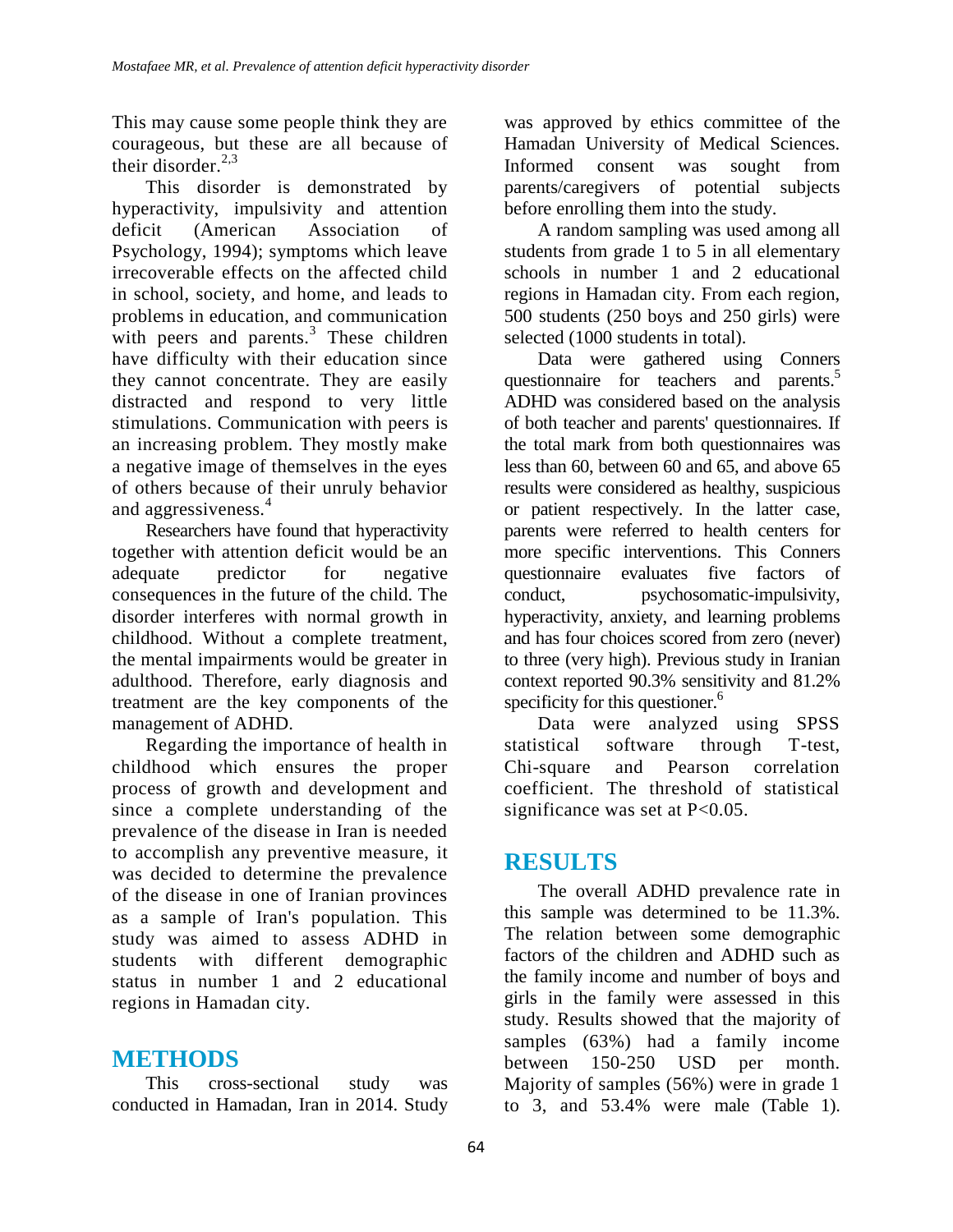Majority of fathers (55.3%) were government employees or simple workers and majority of mothers (81.9%) were housewives. In terms of the number of children in family, 91.8% had 0-2 boys, and 89% had 0-2 girls.

| <b>Factors</b>         |        |                   | <b>Numbers</b> | <b>Percent</b> |
|------------------------|--------|-------------------|----------------|----------------|
| Age                    |        | $7 - 8$           | 350            | 36.5           |
|                        |        | $9 - 11$          | 347            | 36.2           |
|                        |        | $12 - 13$         | 261            | 27.3           |
| Gender                 |        | Female            | 463            | 46.6           |
|                        |        | Male              | 530            | 53.4           |
| <b>Boys</b>            |        | $0 - 2$           | 746            | 91.8           |
|                        |        | $3 - 5$           | 47             | 8.2            |
| Girls                  |        | $0 - 2$           | 739            | 89             |
|                        |        | $3 - 5$           | 91             | 11             |
| Parents' Job           | father | Unemployed        | 22             | 3              |
|                        |        | Gov./Simple jobs  | 509            | 52.7           |
|                        |        | Self-Employed     | 423            | 44.3           |
|                        | Mother | Housewife         | 873            | 83             |
|                        |        | employed          | 173            | 17             |
| Accommodation          |        | Personal          | 632            | 66.1           |
|                        |        | Rent              | 324            | 33.9           |
| <b>Education</b> level |        | $1 - 3$           | 534            | 56             |
|                        |        | $4 - 5$           | 420            | 44             |
| Family income          |        | Less than 200 USD | 352            | 37             |
|                        |        | More than 200 USD | 602            | 63             |

**Table 1:** Demographic characteristics of samples

Also, majority of samples (64.1%) lived in personal houses; majority of mothers (30.7%) and fathers (31.4%) had a high school diploma or under diploma (Table 2).

#### **Table 2:** Distribution of samples based on parents' education level

| Level               |        | Number | Percent |
|---------------------|--------|--------|---------|
| <b>Uneducated</b>   | Father | 20     | 2.1     |
|                     | Mother | 49     | 5.1     |
| Elementary          | Father | 210    | 22      |
|                     | Mother | 210    | 22      |
| Unfinished<br>high  | Father | 240    | 25.1    |
| school              | Mother | 283    | 29.6    |
| High school diploma | Father | 300    | 31.4    |
| or associate degree | Mother | 293    | 30.7    |
| Bachelor or higher  | Father | 185    | 19.4    |
|                     | Mother | 120    | 12.6    |

In relation with hyperactivity and attention deficit in two educational zones, results indicated that there were 2.6% and 2.41% in zones 1 and 2 respectively with no significant difference (Table 3). This is probably because the environmental factors in the two zones have been similar. Prevalence of the disease has been higher in zone one. Among boys, 19.2% had hyperactivity (Table 4) and a significant difference was observed  $(P=0.01)$ . There was no significant difference between the education grade and health level. Also 88.7% of samples had not hyperactivity (Table 5). Majority of samples (73.7%) had no family history of hyperactivity, but in 20.1% of samples there was a history of hyperactivity or attention deficit in their parents and 19.4% were in age 9 to 11 (Table 6).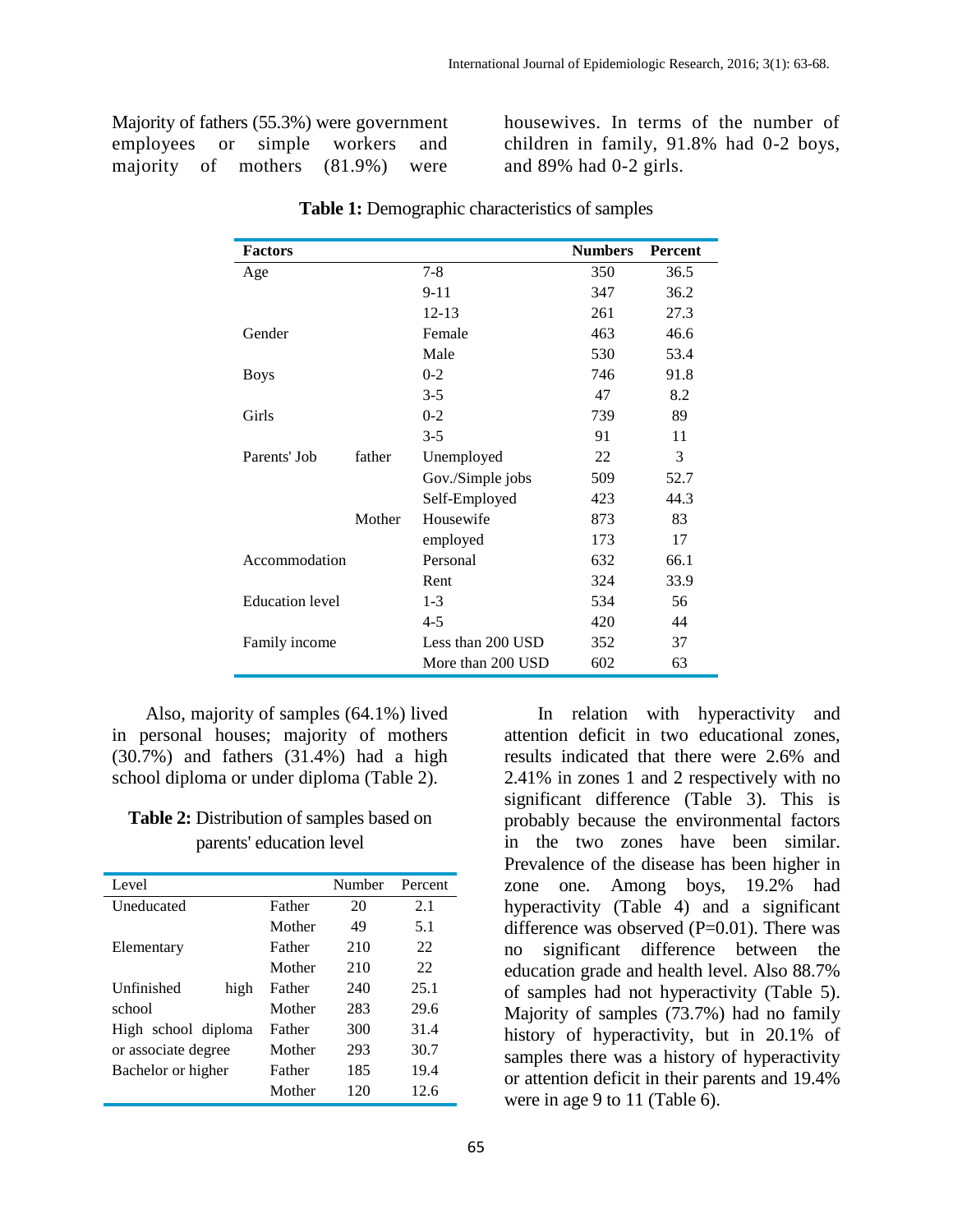| Gender | Zone 1 | Zone 2 |
|--------|--------|--------|
| Male   | 250    | 278    |
| Female | 203    | 262    |
| Total  | 453    | 540    |

**Table 3:** Distribution of samples based on gender and education zones

#### **Table 4:** Distribution of samples based on gender and educational grade

| Gender/Grade | <b>Condition</b>   | <b>Number</b> | <b>Percent</b> |
|--------------|--------------------|---------------|----------------|
| Male         | Healthy            | 426           | 80.8           |
|              | Suspicious/Patient | 101           | 19.2           |
| Female       | Healthy            | 451           | 97.6           |
|              | Suspicious/Patient | 11            | 2.4            |
| Grade 1      | Healthy            | 150           | 88.2           |
|              | Suspicious/Patient | 20            | 11.8           |
| Grade 2      | Healthy            | 171           | 91.9           |
|              | Suspicious/Patient | 15            | 8.1            |
| Grade 3      | Healthy            | 154           | 88             |
|              | Suspicious/Patient | 21            | 12             |
| Grade 4      | Healthy            | 163           | 86.7           |
|              | Suspicious/Patient | 25            | 13.3           |
| Grade 5      | Healthy            | 204           | 88.3           |
|              | Suspicious/Patient | 27            | 11.7           |

#### **Table 5:** Distribution of samples based on hyperactivity

| Condition     |            | <b>Number</b> | Percent |
|---------------|------------|---------------|---------|
| Hyperactivity | No         | 877           | 88.7    |
|               | Suspicious | 95            | 9.6     |
|               | Yes        | 17            | 17      |

| <b>Table 6:</b> Distribution of samples based on |
|--------------------------------------------------|
| family history of hyperactivity                  |

|                    |     | <b>Number</b> | <b>Percent</b> |
|--------------------|-----|---------------|----------------|
| Family history of  | Yes | 252           | 26.3           |
| hyperactivity      | Nο  | 706           | 73.7           |
| Father             |     | 52            | 19.3           |
| Mother             |     | 31            | 11.5           |
| Both parents       |     | 54            | 20.1           |
| Brother and sister |     | 52            | 19.3           |
| Uncles and aunts   |     | 43            | 16             |
| Others             |     | 35            | 13             |
| Total              |     | 267           | 100            |

### **DISCUSSION**

The aim of present study was to examine prevalence of ADHD relation of the disorder with demographic factors in students of schools located in the Hamadan city, west of Iran. According to finding, prevalence was high among students in our city. Factors such as, sex, number of children in family, parent level of education, and family income increased this rate.

ADHD is one of the most common psychiatric disorders in child and adolescent psychiatry that negatively affect children's quality of life.<sup>7,8</sup> ADHD is an illness that not received enough attention in Iran. Similar to our finding, results of previous Iranian studies from various regions and large cities showed that prevalence of ADHD is high. In one study in this regards in 2007, Hebrani, et al. examined the prevalence of ADHD in preschool-age children in Mashhad, North East of Iran. About 12% of participants in Hebrani, et al. study showed the sign and symptom of  $ADHD$ .<sup>9</sup> In another study in this regards among Iranian school aged children's, Alizadeh et al. reported prevalence of ADHD as 7.2% that is lower than finding of present study.<sup>10</sup> This difference could be related to different in sample of two study, because in our study we surveyed children in Hamadan city and Alizadeh et al. examined prevalence of ADHD among children who live in rural area.<sup>10</sup> Study among other country showed different finding.<sup>11,12</sup> In one study in 2015, Aboul-Ata and Amin examined the prevalence of ADHD in school-age children in Egypt. $11$ They reported prevalence of ADHD about 21% that is higher from finding of present study. This difference can be related to difference in social and cultural difference between samples of two studies. Also, instruments that used in two studies are different. For managing ADHD, detecting in earlier stage is crucial. For this reason, parents and teachers should be aware of this. However studies in this regards showed that they have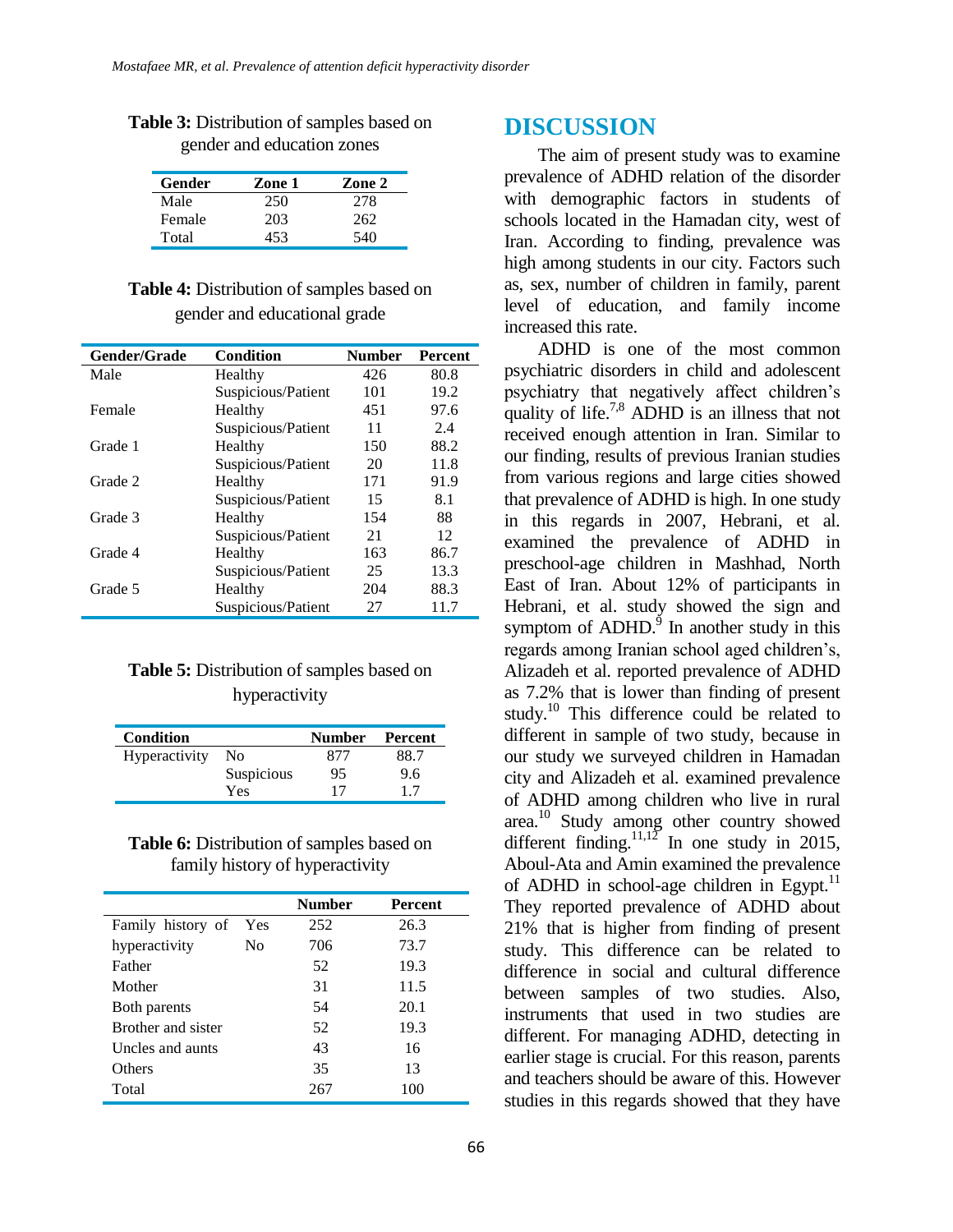not enough knowledge. In one study in this regards in 2006, Ghanizadeh et al. examined the knowledge and attitudes towards ADHD among elementary school teachers. Ghanizadeh et al. showed that knowledge of teachers about ADHD was relatively low. The main sources of knowledge about ADHD teachers in Ghanizadeh et al. were television and radio, friends and relatives, newspapers and magazines. 8

With regards to risk factors, most previous studies showed similar finding. Shahigavad et al. assessed the disorder in primary school students in Shiraz-Iran. They found a significant difference between the prevalence of the disease in boys and girls with higher prevalence in boys.<sup>13</sup> Results also indicate that there is no significant relation between the prevalence of ADHD and the grade of samples. The same result was found in the study accomplished by Tavangar in primary schools of Yazd-Iran.<sup>14</sup>

Another finding showed that there was a significant relation between health statuses of samples with the existence of a family history of the disease since 15.5% of patients had a positive family history. The study of Hebrani et al. concluded that higher prevalence in patients' families indicates a strong genetic factor for the disorder. They added that the presence of accompanied disorders in patients and the high prevalence of mood and anxiety disorders in the family of these patients can indicate a common genetic background between these disorders and some of their subgroups.<sup>9</sup>

Results also showed that there is a significant relation between hyperactivity disorder and job of mother. In this study, majority of mothers (12.8%) were housewives. Brandi found the same relation in his study. He found that the highest prevalence was seen in the children of mothers with non-governmental jobs (6.5%), and the lowest were in those with governmental jobs.<sup>15</sup>

Another finding was a significant relation between the disorder and the number of children in the family with highest rate in families having four children and more. Burger et al. found that families with four or more children (47.1%) show highest rate of the disease. 16 Findings indicate that there is no relation between the number of female children in the family and the birth order and the incidence of the disorder. In the study of Miller such a relation was not observed similarly.<sup>14</sup> This study showed no significant relation between the kind of dwelling of the samples and the disorder. In the same way, Ballsterinoet al. did not find any relation between the mentioned factor and the disorder.<sup>17</sup> Results also showed that there is no relation between the number of male children in the family and the incidence of the disease, but there was a significant relation between parents' level of education and the prevalence of the disorder where families with parents of lower educational level (high school and lower levels) showed more prevalence rate.

### **CONCLUSION**

This study showed that prevalence of ADHD in primary school students in Hamadan is high. Factors such as, sex, number of children in family, parent level of education, and family income increased this rate. A close collaboration between schools' authorities and parents is recommendable, and the early diagnosis is crucial.

### **CONFLICT OF INTEREST**

There is no Conflict of interest in this study.

## **ACKNOWLEDGEMENT**

We are very grateful of the deputy of research in Hamadan University of Medical Education as well as parents of the children